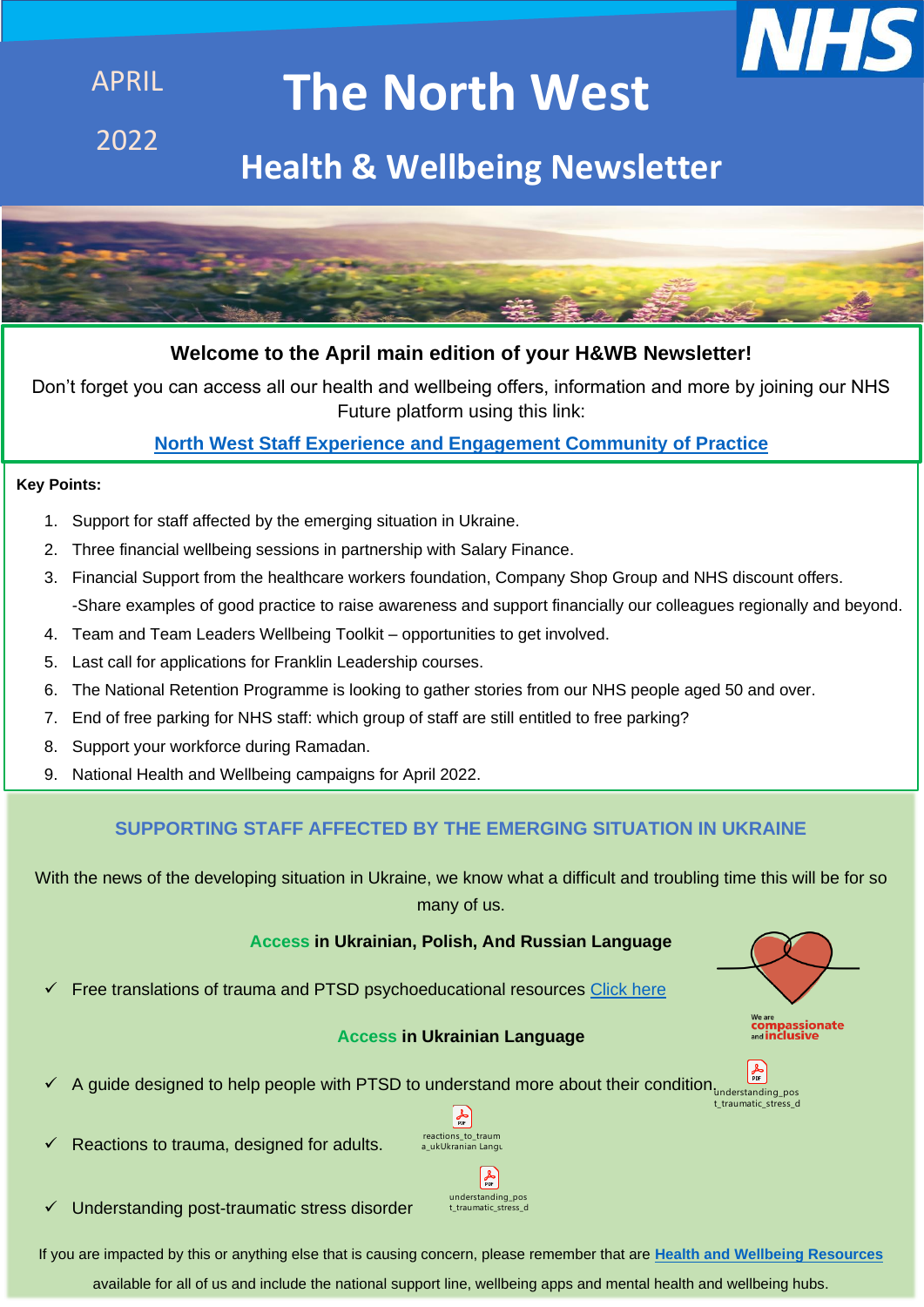#### **Get ahead of the cost of living crisis**

With the cost of living rising, it might not come as a surprise that money is on our minds. Your North West Health and Wellbeing team are hosting another 3 financial wellbeing sessions in partnership with Salary Finance.

To support those who might have not been able to attend earlier in March, we have another 30-min session on How to Become a Money Master on 6th of April at 12pm/noon which introduces the basics of money milestones. This will be followed by 2 more sessions on coping with the cost of the living squeeze.

You can also ask Jason Butler from Salary Finance any money questions that have been on your mind at the end of the session.

#### **Sessions will be on Teams Live on:**

- **Wednesday, 6th April at 12noon [Click here to join on the day](https://teams.microsoft.com/l/meetup-join/19%3ameeting_Yjg5NzRhM2YtZDJkNC00MTYwLWJlNDEtMjNiOWE0ZTRmMWFm%40thread.v2/0?context=%7b%22Tid%22%3a%2203159e92-72c6-4b23-a64a-af50e790adbf%22%2c%22Oid%22%3a%224e82da70-5dd3-4fde-82d2-6f7104f200fe%22%2c%22IsBroadcastMeeting%22%3atrue%7d&btype=a&role=a)**
- **Monday, 25th April at 1pm [Click here to join on the day](https://teams.microsoft.com/l/meetup-join/19%3ameeting_ZmQyNzg3NWYtOWMzNC00ZTZkLTlhZDEtODRjNWQwM2ZjN2Jk%40thread.v2/0?context=%7b%22Tid%22%3a%2203159e92-72c6-4b23-a64a-af50e790adbf%22%2c%22Oid%22%3a%224e82da70-5dd3-4fde-82d2-6f7104f200fe%22%2c%22IsBroadcastMeeting%22%3atrue%7d&btype=a&role=a)**
- **Thursday, 28th April 2pm [Click here to join on the day](https://teams.microsoft.com/l/meetup-join/19%3ameeting_Yjc2NzIxNTAtMTE3YS00NjFmLTkxOWItOGM5N2M5MDE0NmI4%40thread.v2/0?context=%7b%22Tid%22%3a%2203159e92-72c6-4b23-a64a-af50e790adbf%22%2c%22Oid%22%3a%224e82da70-5dd3-4fde-82d2-6f7104f200fe%22%2c%22IsBroadcastMeeting%22%3atrue%7d&btype=a&role=a)**
- $\checkmark$  No prior booking needed. Just save/click the link above to join on the day.
- $\checkmark$  These sessions are for all health and care staff in the North West region.

#### **We look forward to seeing you!**

*Important: the webinar content is for guidance and educational purposes only and is generic in nature. Salary Finance does not offer regulated financial advice. Please seek independent financial advice.*



# **The Healthcare Workers Foundation**

The increased cost of living is putting many of us under significant financial strain. The Healthcare Workers Foundation has been supporting our NHS colleagues throughout the pandemic and continue to do so.

The Foundation offer help with childcare, transport, food, support grants, wellbeing, and psychological services for all healthcare staff.

Click **[here](https://healthcareworkersfoundation.org/?msclkid=d3419817abd411ec89f4b82e3820830a)** for more information.

#### **Company Shop Group**

#### **Good things come to those with a membership**

When you become a member, you can enjoy high quality food and household products at super low prices. How do they do it? They save perfectly good quality surplus stock going to waste and sell it through our member-only superstores. Sound good?

**Get your membership [Here](https://www.companyshopgroup.co.uk/apply-for-membership/company-shop)**

#### **NHS Discount offers**

**NHS Discounts & Healthcare Staff Benefits:** Film-buffs, fashion-lovers or gig-goers, Health Service Discounts has something for everyone: **[Click Here](https://healthservicediscounts.com/)**

**Blue Light Card:** Whether you're looking for a weekend getaway, fashion fix, state-of-the art device; save online with thousands of retailers: **[Click Here](https://www.bluelightcard.co.uk/about_blue_light_card.php)**

**NHSDiscountOffers:** Discounts and Money Saving Vouchers for NHS Staff: **[Click Here](https://www.nhsdiscountoffers.co.uk/)**

**Health Staff Discounts:** Find exclusive health service discounts, offers and deals: **[Click Here](https://www.healthstaffdiscounts.co.uk/)**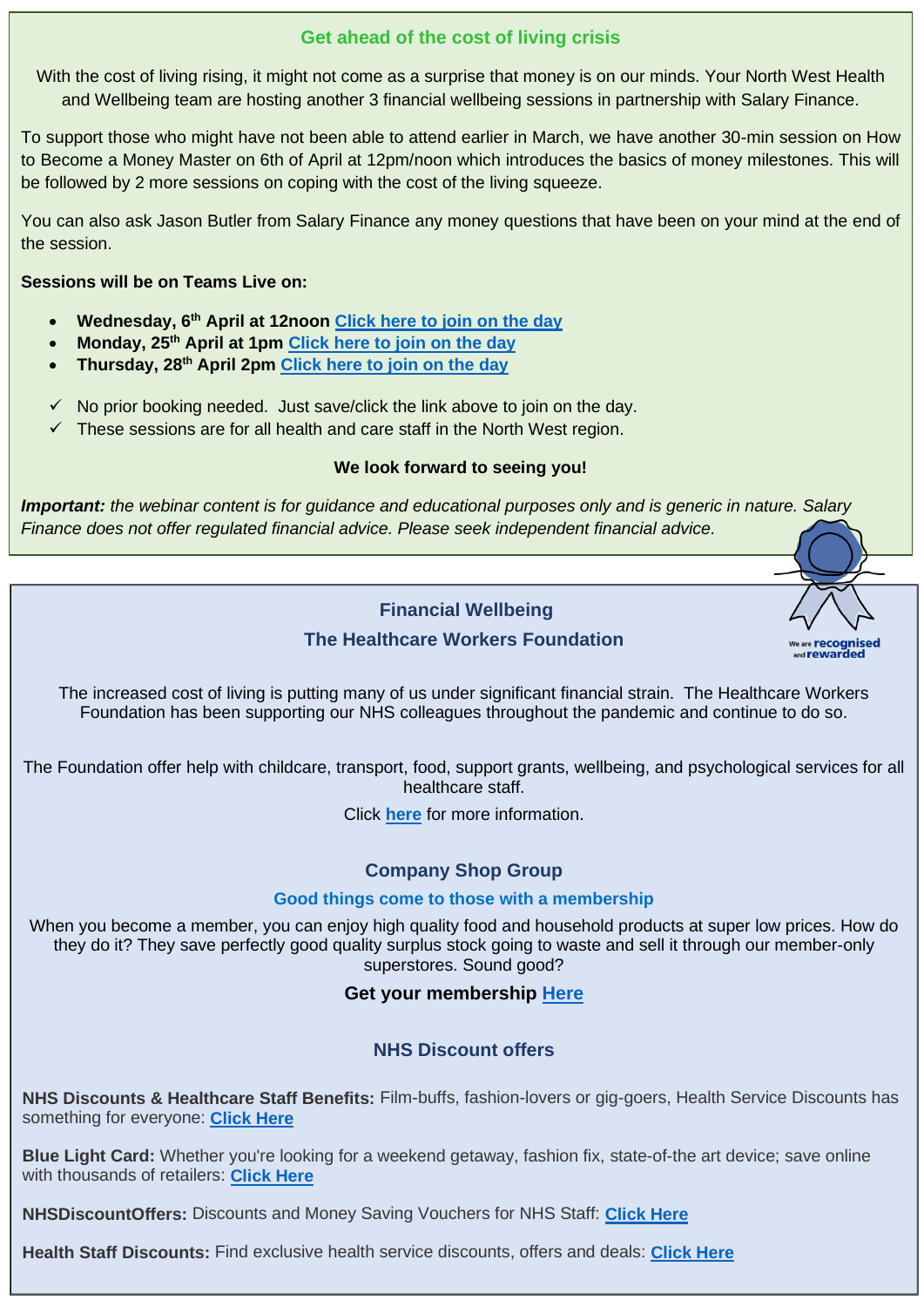#### **What are organisations/trusts doing to support the Health and Wellbeing of staff considering the increased cost of living pressures?**

Some areas we are interested to understand!

- 1. Hardship Funds
- 2. Financial Advice e.g. Debt Management
- 3. Early access to Earned Pay
- 4. Fuel Cards
- 5. Weekly Expenses
- 6. Review of any local agreements in relation to expenses
- 7. Discounted food schemes (like Patrick was referring to)
- 8. Staff discounts
- 9. Salary Sacrifice Schemes
- 10. Promotion of food banks
- 11. Increase in agile working to support fuel price rises
- 12. Selling of contractual annual leave (not statutory)

#### **Join and Share on**

Northwest [Staff Experience &](https://future.nhs.uk/NorthWestStaffExperience/messageshowthread?threadid=8836974) [Engagement Workspace](https://future.nhs.uk/NorthWestStaffExperience/messageshowthread?threadid=8836974)

**Click: [HERE](https://future.nhs.uk/NorthWestStaffExperience/messageshowthread?threadid=8836974)**

<sub>Ne are</sub><br>a team

#### **Team and Team Leaders Wellbeing Toolkit – opportunities to get involved**

NHS North West Leadership Academy and Leadership and Lifelong Learning Team (NHS NWLA & LLL) and NHS England and Improvement are developing a team journey that will support team leaders and team members to create a greater focus on team health and wellbeing. If you'd like to help shape and test the toolkit in the coming months, you can find out more, and sign up now.

*Option 1: co-design* For more information on upcoming design user group dates and to register, please click **[here](https://nwacademy.org.uk/9N2-7RRQW-VJE1XJ-4QDFUO-1/c.aspx)**. All sessions last 2 hours and are held via zoom.

- Tuesday 5th April 2022, 2pm to 4pm [book here](https://www.eventbrite.co.uk/e/health-and-wellbeing-team-and-team-leader-toolkit-registration-262524215997)
- Thursday 7th April 2022, 2pm to 4pm [book here](https://www.eventbrite.co.uk/e/health-and-wellbeing-team-and-team-leader-toolkit-registration-262525208967)
- Tuesday 12th April 2022, 2pm to 4pm [book here](https://www.eventbrite.co.uk/e/health-and-wellbeing-team-and-team-leader-toolkit-registration-264055476037)



# **Call out for 50+ colleague examples**

The National Retention Programme is looking to gather stories from our NHS people aged 50 and over who have been supported to stay and stay well in the NHS, as part of a planned 50+ communications campaign. If you know of any great examples and/or can share this request on within your systems and trusts, we would really appreciate it.

We want to capture stories that show how flexible working, career opportunities and extra support may have made a difference to you in practice.

We'd like to hear from you if you've possibly:

- Moved or supported a colleague to move to a more flexible way of working
- Taken a new direction in the NHS later in your career
- Been given practical support that's enabled you to continue working with a health condition or caring We are<br>**always** responsibilities. ........<br>earning

We'd like to hear from a wide range of NHS staff, as well as line managers who've helped bring about these changes for their colleagues.

If you would be interested in sharing your story, fill in your details on the form **[here](https://docs.google.com/forms/d/e/1FAIpQLSdF3OLnLlUQplvVSiS2PR70vZaeFqdrShoBDr7DOqUWBT-NvQ/viewform)** and our partners, Claremont, will give you a call at a convenient time to tell you more about what's involved and answer any questions.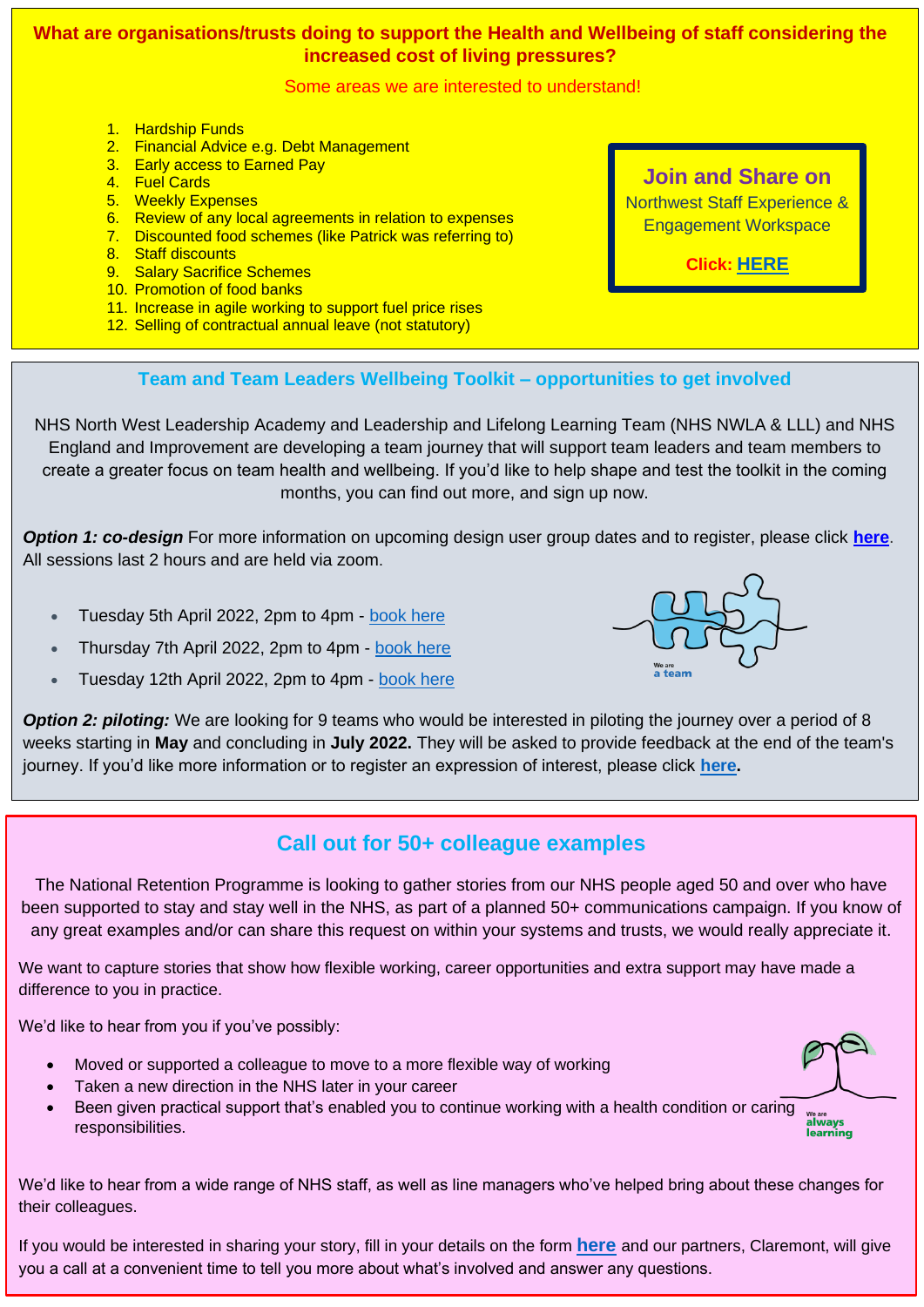### **Last call for applications for Franklin Leadership courses/opportunities to help shape and pilot a new team and team leader wellbeing toolkit**

There is a **final chance** to apply for the fully funded Leadership Academy Rosalind Franklin places for established NHS occupational health and wellbeing leaders.

Applications for cohort 2 places will close on **Thursday 14 April** (please note applications for cohort 1 have now closed, and cohort 1 applicants will hear the outcome of their application by end of March).

Please encourage all wellbeing and OH leaders across your system to apply, as we may not be able to replicate this fully funded offer again in the future. More information, including full programme dates and the link to the application portal, can be found in the **[prospectus](https://www.nhshealthatwork.co.uk/images/library/files/Clinical%20excellence/Growing_OH_funded_leadership_improvement_programmes_prospectus_(Jan_2022_edition).pdf)**.

#### **End of free parking for NHS staff**

**NHS England** has informed us that the free parking provided by the government during the pandemic to NHS staff will end on 31 March 2022. Following this announcement, the Trust will be reintroducing parking charges across all sites from 1 April 2022.

**NHS parking standards**: As part of the new standards we must ensure car parking facilities are available free of charge to 4 categories of users:

- ➢ **Disabled people** already in place
- ➢ **Frequent outpatient attendees** already in place
- ➢ **Parents of sick children staying overnight** already in place
- ➢ **Staff working night shifts** starting from 1 April 2022

**Temporary parking permits:** Staff issued with a temporary permit during the pandemic will have the option to extend their permit for two months beyond 1 April 2022.

**Out of hours permits - staff working night shifts:** From 1 April 2022 parking in hospital car parks out of hours on a night will be free, this will be classed as staff working night shifts with a shift starting after 7.30pm and ending before 8.00am.

**Weekend parking:** Parking on a weekend is chargeable between 8.00am and 7.30pm.

Please access the links to find out more **[Click here](https://www.gov.uk/government/publications/nhs-patient-visitor-and-staff-car-parking-principles) & [Click here](https://www.gov.uk/government/publications/nhs-patient-visitor-and-staff-car-parking-principles/nhs-patient-visitor-and-staff-car-parking-principles)**

**Support your workforce during Ramadan**

Access guidance to help both managers and staff during this period.

flexibly

#### **Saturday 2 April - Sunday 1 May**

Many NHS staff who are Muslim and observe fasting during Ramadan, will participate in a daily period of fasting, starting at sunrise and finishing at sunset over the month. This means abstaining from food, drink (including water) and smoking. While fasting is an important part of Ramadan, it is also a time of self-reflection and self-evaluation for Muslims.

Similarly, staff should also be aware of the health issues related to fasting, so that they are able to make more informed choices, minimise complications and maximise the benefit of their fast as well as operational effectiveness

You can find further information and some useful guides for supporting your colleagues who will be observing Ramadan on the **[NHS Employers website.](https://www.nhsemployers.org/news/access-guidance-support-your-workforce-during-ramadan-2022)**